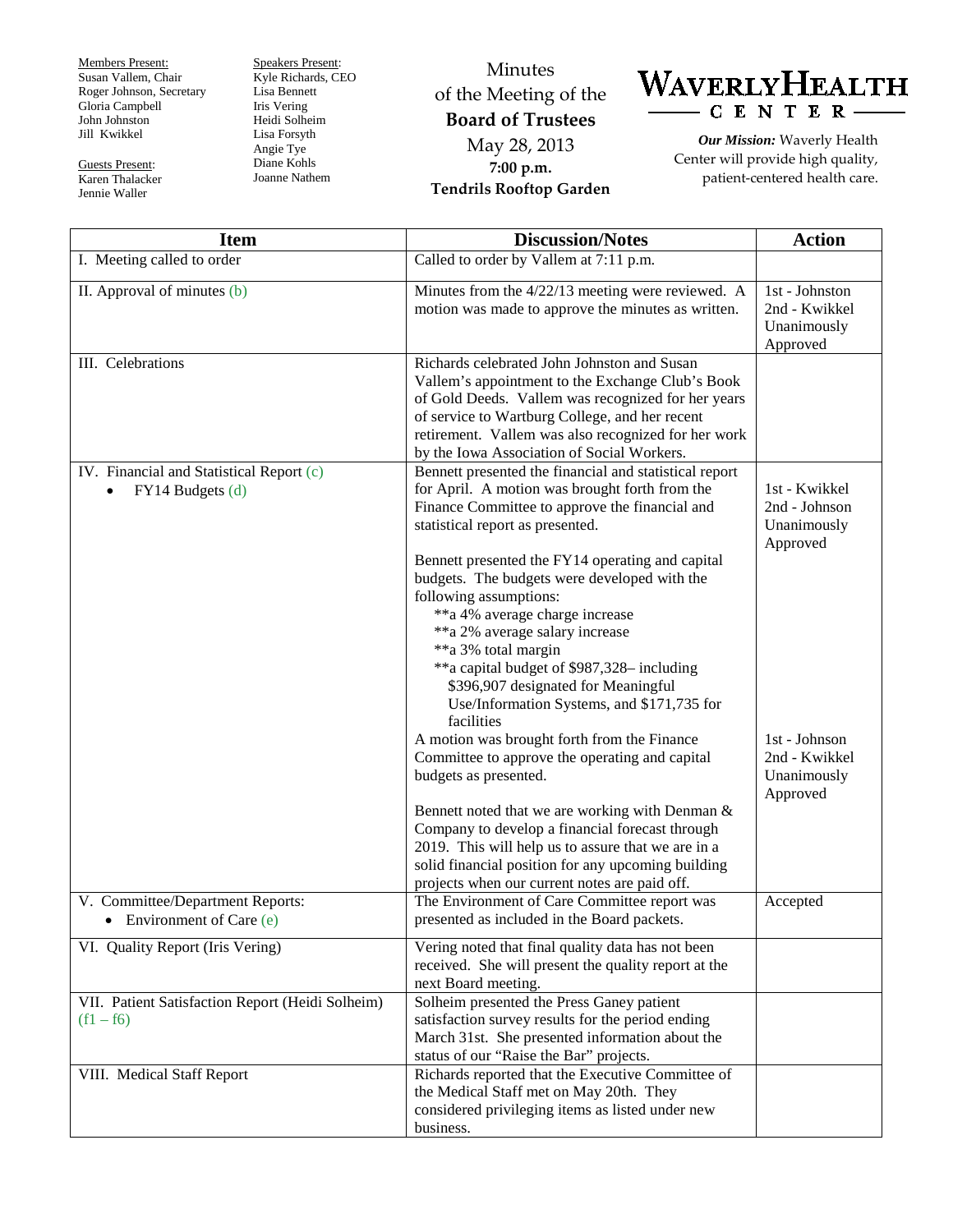| IX. C.E.O.'s Report                                                                                                                                                                                                                                                         |                                                                                                                                                                                                                                                                                                                                                                      |                                                                         |
|-----------------------------------------------------------------------------------------------------------------------------------------------------------------------------------------------------------------------------------------------------------------------------|----------------------------------------------------------------------------------------------------------------------------------------------------------------------------------------------------------------------------------------------------------------------------------------------------------------------------------------------------------------------|-------------------------------------------------------------------------|
| • Nuclear Medicine                                                                                                                                                                                                                                                          | Richards reported that we are continuing to<br>investigate the possibility of having mobile nuclear<br>medicine services offered at WHC.                                                                                                                                                                                                                             |                                                                         |
| Lab Lean Redesign (g)<br>$\bullet$                                                                                                                                                                                                                                          | Richards presented an update on the Lab lean<br>redesign project, including an agreement with<br>Johnson & Johnson for consulting services to<br>continue with the project. The \$40,000 agreement<br>was budgeted for. A motion was made to approve<br>the agreement as presented.                                                                                  | 1st - Johnston<br>2nd - Campbell<br>Unanimously<br>Approved             |
| Strategic Plan Update (h)                                                                                                                                                                                                                                                   | The following strategic plan updates were presented:<br>Scope of Services - Heidi Solheim<br>Patient-Centered Care - Lisa Forsyth<br>Quality & Safety - Iris Vering<br>Employee Engagement - Angie Tye<br>Medical Staff Engagement - Diane Kohls<br>Financial Strength - Lisa Bennett<br>$\bullet$<br>Infrastructure - Kyle Richards for Jerry<br>$\bullet$<br>Tiedt |                                                                         |
| X. Old Business<br>Short & Long Range Facility Planning<br>$\bullet$                                                                                                                                                                                                        | Richards reported that BWBR has been on-site today<br>and will be back on-site tomorrow to begin work on<br>facility planning.                                                                                                                                                                                                                                       |                                                                         |
| XI. New Business                                                                                                                                                                                                                                                            |                                                                                                                                                                                                                                                                                                                                                                      |                                                                         |
| • Cedar Valley Health Care Coalition<br>Memorandum of Understanding (i)                                                                                                                                                                                                     | Solheim presented a memorandum of understanding<br>(MOU) for Cedar Valley Health Care Coalition. She<br>noted that there were no changes from what was<br>presented last month. A motion was made to<br>approve the MOU as included in the Board packet.                                                                                                             | 1st - Campbell<br>2nd - Johnson<br>Unanimously<br>Approved              |
| <b>Bank Resolutions</b>                                                                                                                                                                                                                                                     | Bennett presented a bank resolution for our restricted<br>account for the debt service reserve. A motion was<br>made to approve the resolution as presented.                                                                                                                                                                                                         | 1st - Kwikkel<br>2nd - Johnson<br>Unanimously                           |
| <b>Request for Privileges:</b><br>٠<br>Weiwei Li, $MD -$ Consulting,<br>Cardiology, CVMS<br>· Margo Soppe, PA - Active, Family<br>Practice, WHC<br>· Paul Lantz, DPM - Courtesy, Podiatry<br>Resident, Covenant                                                             | Privileging items were presented as individually<br>listed at left. All files have been reviewed by the<br>Executive Committee of the Medical Staff. The<br>Executive Committee recommends approval. A<br>motion was made to approve all privileging items as<br>individually considered and recommended by the<br>Executive Committee of the Medical Staff.         | Approved<br>1st - Johnston<br>2nd - Campbell<br>Unanimously<br>Approved |
| Change of Status – Provisional to Regular:<br>Stephanie Koos, DO - Active, Family<br>Practice, WHC                                                                                                                                                                          |                                                                                                                                                                                                                                                                                                                                                                      |                                                                         |
| Resignations from Medical Staff:<br>• Megan Power, ARNP - Active, Family<br>Practice, WHC<br>• Cheryl Ervin, CRNA – Consulting,<br>Anesthesia, Rhinosleep, PPC<br>• John Halloran, MD - Consulting,<br>Radiology, CVMS<br>Rajeev Anugu, MD - Consulting,<br>Radiology, CVMS |                                                                                                                                                                                                                                                                                                                                                                      |                                                                         |
| New/Revised Policies & Procedures                                                                                                                                                                                                                                           | There were no new or revised policies.                                                                                                                                                                                                                                                                                                                               |                                                                         |